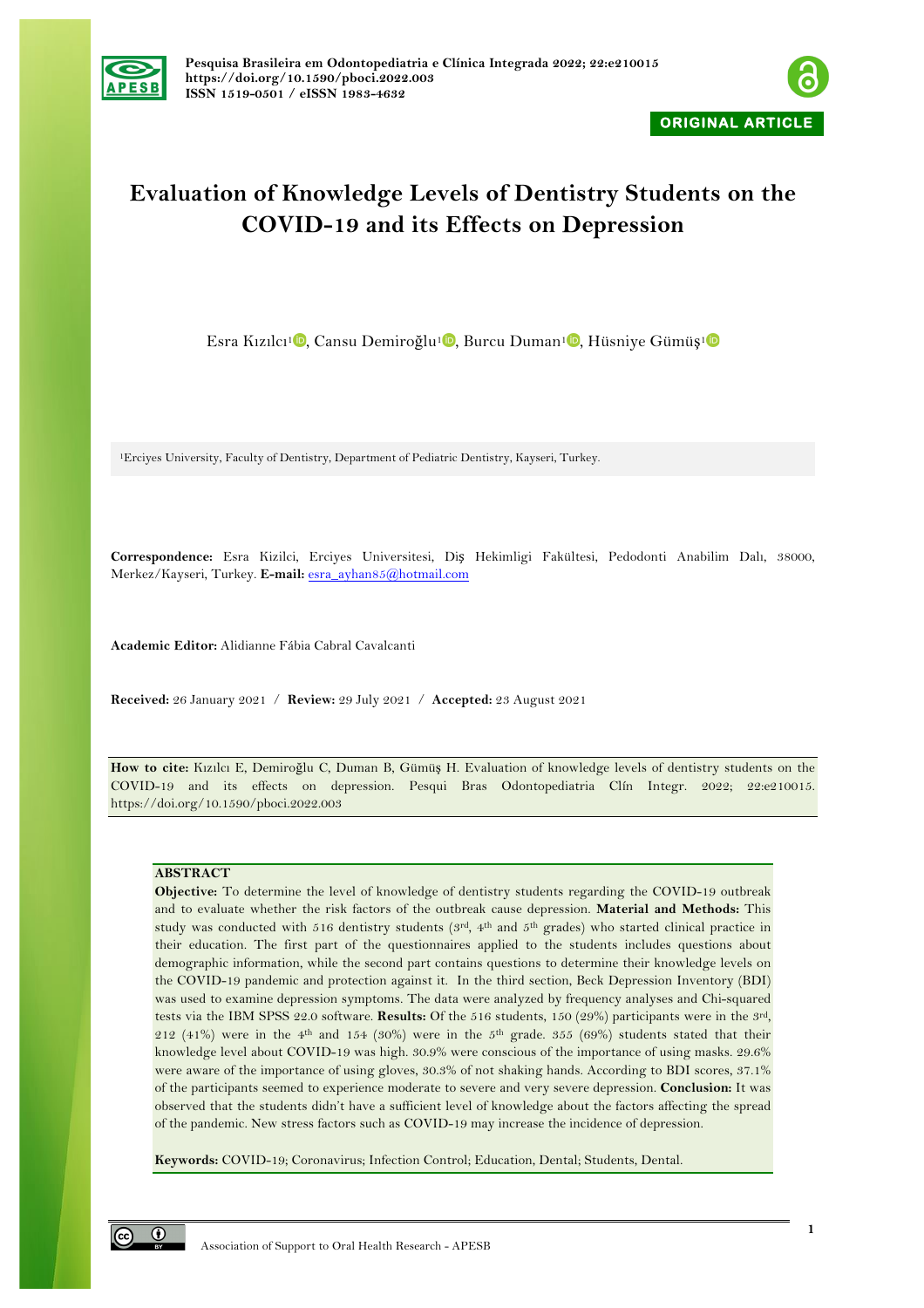## **Introduction**

Coronavirus Disease (COVID-19) has been identified as a public health problem with serious negative effects on human health worldwide [1,2]. The disease first appeared in China and rapidly spread around the globe [3,4]. The mortality rate has been reported as 4.3% [4]. The virus causes severe respiratory distress and is transmitted through droplet infection [3,5]. The hospital environment appears to be risky in terms of transmission since anyone can get infected through a contaminated surface or by droplets in contaminated air [5]. In addition, it has been determined that there are many resources producing aerosols caused by tools, interventions, and daily cleaning in hospitals. It has also been found that the tools used in dentistry cause aerosol in the environment, posing a risk in terms of the spread of infectious diseases or allergic reactions for patients, dentists and the staff [6]. It has been reported that the risk of aerosol is high, especially in patients with respiratory complaints [7]. Due to close contact with patients, dental clinics require extra attention against the transmission of the disease to both patients and dentists [2]. After the epidemic was declared, many dental institutions/polyclinics started to provide minimal treatment services only for emergencies, but some facilities in some affected countries still offer routine dental treatment [77].

Necessary conditions for protection from the infection are limiting intraoral radiograph imaging and 0.23% povidone-iodine mouthwash application for at least 15 seconds before dental treatment [8] and are necessitating to avoid aerosol-induced applications [3] and the use of disposable materials like rubber-drop cloth and devices [2,9,10]. The disease can progress asymptomatically, and the incubation period is reported to last up to 14 days [10,11]. The ways the disease is transmitted, not having enough information and lack of precautionary measures may cause an increase in the stress levels of dentists during treatment processes [12].

Depression is a common condition in all areas of life. It causes mental problems such as sad or anxious mood, despair, pessimism, feelings of guilt, worthlessness or helplessness, and permanent physical symptoms such as sleep and appetite disorders, headache, digestive disorders or chronic pain that do not respond to treatment [13].

Dentists and dentistry students have higher depression, anxiety or stress levels than the general population, suggesting they may be at risk for more psychological distress. Dentistry students face a challenging academic and clinical curriculum resulting in depression and anxiety [12]. They may also encounter difficult clinical conditions during their professional life.

During the pandemic, among the most at-risk groups, regarding mental stress are healthcare workers [12]. Mental stress may also be associated with fear of COVID-19 [14]. On the other hand, the anxiety level of the hospital workers with health education was lower than the hospital workers without health education [15]. Although dentistry students are theoretically educated about healthcare, it is difficult to predict how they will react to stress as they are just starting out in the field of practice.

The aim of this study is to determine the level of knowledge of dentistry students on the COVID-19 outbreak and to examine whether the risk factors of the outbreak cause depression. The study hypothesizes that the stress and depression levels of students who have just started clinical education may be affected and increased by a new stress factor, COVID-19.

#### **Material and Methods**

Ethical Clearance

Procedures were approved by the Ethical Committee of University (No: 9668-1246).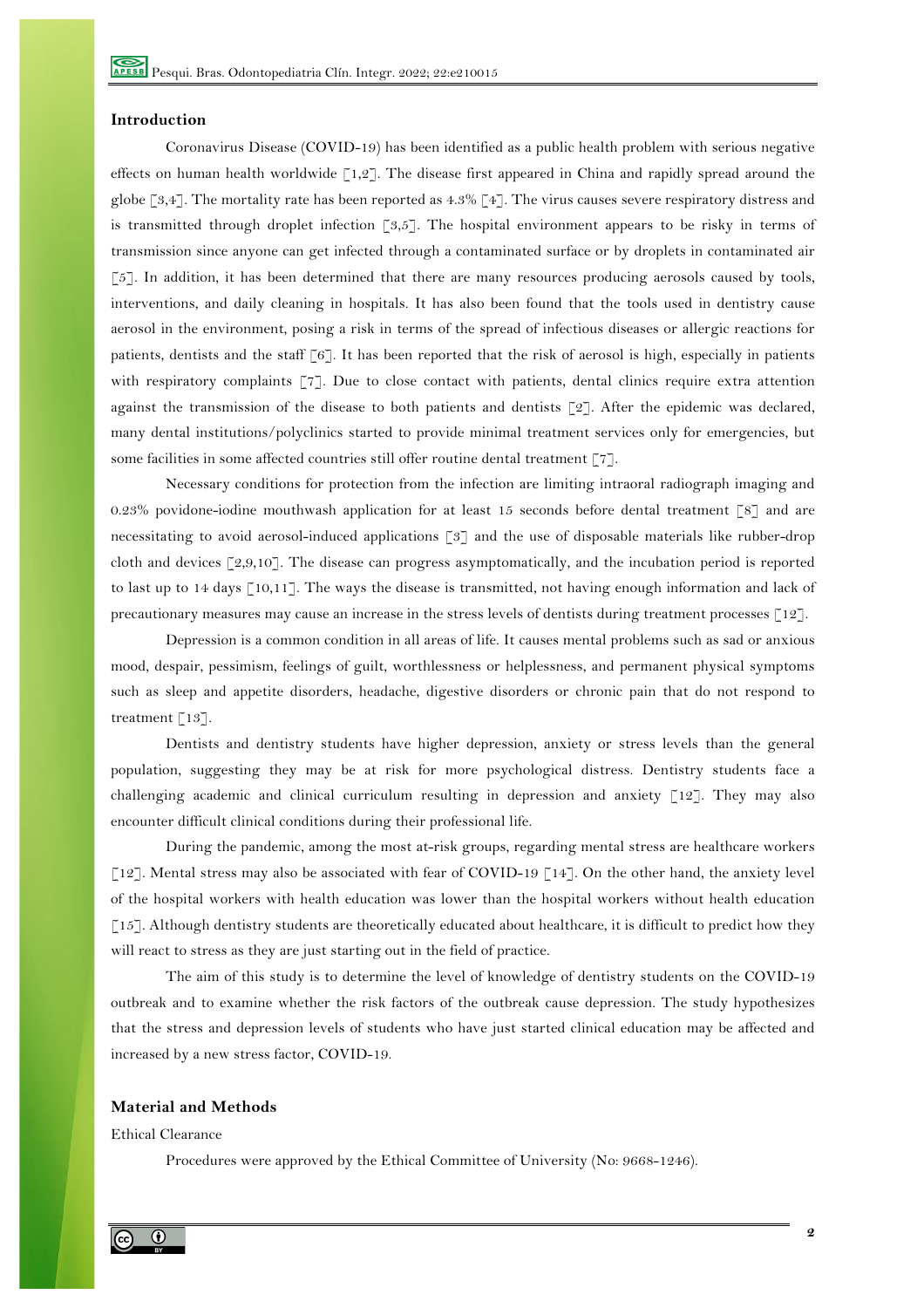## Study Design, Sample and Inclusion and Exclusion Criteria

In the country where study was conducted, dentistry students acquire clinical education in patientbased circumstances. Clinical-based education begins in grade 3rd grades of the undergraduate program at the Faculty of Dentistry. In this cross-sectional study, we included a total of 560 students in the  $3rd,4th$  and  $5th$ grades of the undergraduate program at the Faculty of Dentistry in 2019-2020 and who started their clinical education.

1st and 2nd grades of students who did not start clinical education were excluded from the study. In addition, students who had previously received psychological treatment or use psychiatric drugs were excluded from the study considering that it will affect the mental stress state. Feedback was received from 516 of these students.

## Data Collection

After consent forms were obtained, the students were asked to fill out questionnaires containing three main sections online. Sociodemographic data form: The first part of the questionnaire consisted of questions regarding the demographic information of the students (Gender, Age, Marital status, Education year, People they live with, Chronic illness, Regular drug use, Domestic/international travel). COVID-19 information form: The second part consisted of questions to determine their level of knowledge regarding COVID-19 and its prevention.

Beck Depression Inventory (BDI) form: In the last section, Beck Depression Inventory was applied. The reliability of BDI for Turkish was carried out is one of the most common forms used to measure the severity of depression [16]. Each question has four options. The scores are collected and evaluated as 1-10: minimal depression, 11-16: mild mental distress, 17-20: borderline clinical depression, 21-30: moderate depression, 31-40: severe depression, above 40: very severe depression. The psychiatrist (S.Ö.) evaluated the scores.

#### Statistical Analysis

Fully completed 516 questionnaires were analyzed. All analyses were performed on SPSS 22 (SPSS Inc., Chicago, IL, USA). For the normality check, the Kolmogorov-Smirnov test with Lilliefors correction was used. Descriptive analysis was made using frequency analysis. Data were given as mean  $\pm$  standard deviation or median (minimum-maximum) for continuous variables and frequency (percentage) for categorical variables. The quantitative data were analyzed by Chi-squared tests. p<0.05 values were accepted as statistically significant difference.

## **Results**

Of the 516 students participating in the study, 361 were women (70%) and 155 were men (30%). 98.1% of the study group consisted of students between the ages of  $20-25$ , and  $99\%$  were single (n=511). 150 students (29%) were in the 3<sup>rd</sup> grade, 212 (41%) were in the 4<sup>th</sup> grade, and 154 (30%) were in the 5<sup>th</sup> grade. 5.8% (n=30) of the students stated that they received chronic or regular medication. 353 of the students stated that they lived with their families, 162 lived alone, and 147 shared a flat with their friends. 490 students stated that they have not contacted a family member or patient who traveled abroad in the last month, and 511 did not travel abroad in the last month. However, it was observed that  $287$  ( $n=55.6$ ) students traveled domestically within 1 month after the diagnosis of the first case in the country. Dental students' knowledge about the ways of transmission of the disease and preventive measures are given in Table 1.

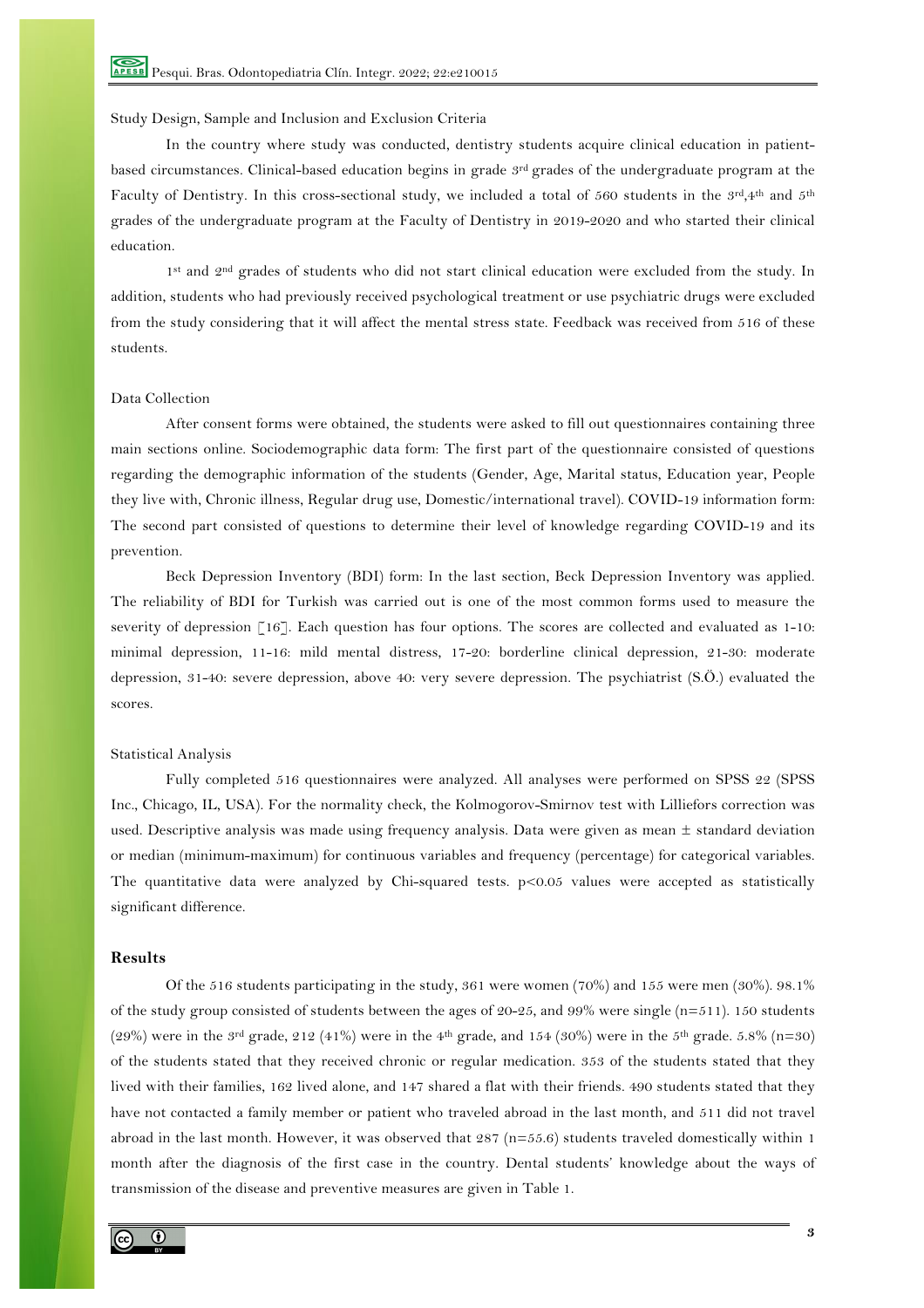| <b>Variables</b>                  | Categories | N   | $\%$  |
|-----------------------------------|------------|-----|-------|
| Wear a mask                       | Yes        | 122 | 30.9  |
|                                   | No         | 394 | 69.1  |
| Wear gloves                       | Yes        | 117 | 29.6  |
|                                   | No         | 395 | 70.4  |
| Washing their hands               | Yes        | 130 | 33.6  |
|                                   | No         | 386 | 66.4  |
| Wet wipes                         | Yes        | 13  | 2.5   |
|                                   | No         | 503 | 97.5  |
| Not shaking hands                 | Yes        | 120 | 30.3  |
|                                   | No         | 396 | 69.7  |
| Kissing cheeks                    | Yes        | 37  | 7.7   |
|                                   | No         | 479 | 92.3  |
| Not being in crowded environments | Yes        | 22  | 4.3   |
|                                   | No         | 494 | 95.7  |
| Ventilation of the environment    | Yes        | 30  | 5.8   |
|                                   | No         | 486 | 94.2  |
| Total                             |            | 516 | 100.0 |

| Table 1. Dental students' knowledge about the ways of transmission of the disease |  |  |
|-----------------------------------------------------------------------------------|--|--|
| and preventive measures.                                                          |  |  |

To the question "How would you rate your level of knowledge about COVID-19?", 269 (52.1%) students answered as "I have information about almost everything", 86 (16.7%) answered as "I have full knowledge of the subject", 1 (0.2%) said "I have no knowledge", and 13 (2.5%) answered as "I am more or less knowledgeable." The sources of knowledge on the subject stated by the students are given in Figure 1.





A total of 83.9% of the students (n=433) answered as "yes" to the question "Do you have access to online education at your location?" and 63.2% (n=326) answered as "no" to the question "Has online education started in your educational institution?". 453 students (87.8%) stated that the possibility of online education for their applied courses or internships gave them anxiety. 117 students stated that the transition to online education gave them severe anxiety, and 244 stated that they experienced very severe anxiety. The most important source of anxiety (n=251) was marked as "To begin working late due to late graduation", followed by "Increased financial dependency on the family" (n=126). 390 (75.6%) participants stated that they had deteriorated sleep or nightmares during the last month. 20.7% (n=107) of the students received professional psychological support, 30.6% (n=158) received psychopharmacological support, and 14.9% (n=77) received both psychological and psychopharmacological support. 33.7% (n=174) said that they did not receive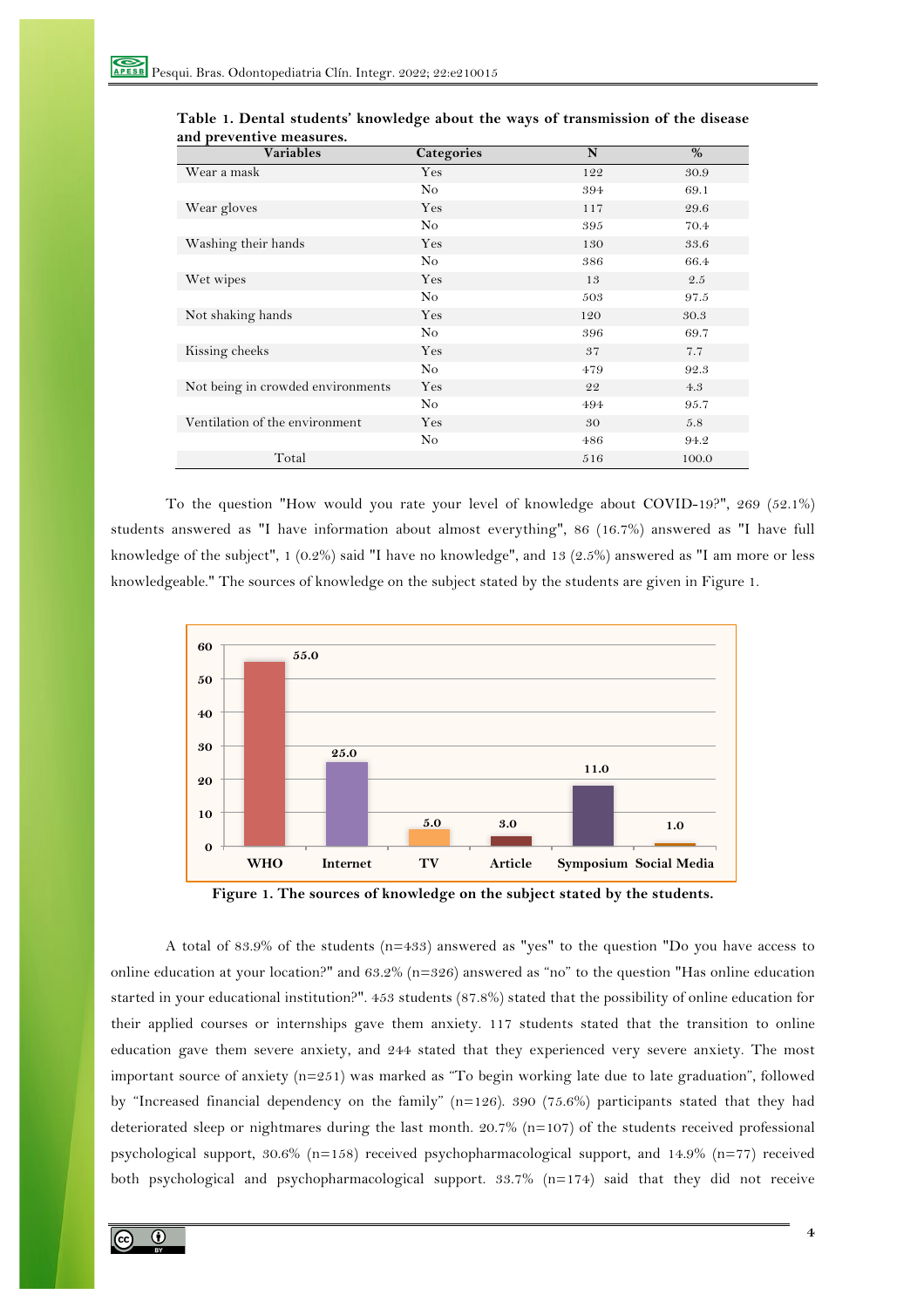psychological or psychopharmacological support. The depression classification of the students based on BDI is given in Figure 2.



**Figure 2. The depression classification of the students (frequency and percent) based on Beck Depression Inventory.**

The depression classification based on gender is given in Table 2. When the groups with moderate, severe and very severe depression were evaluated in terms of gender, 149 females and 43 males were affected. In addition, there was a statistically significant difference between the groups regarding BDI scores (p=0.04).

| The Depression Classification |            |             |                     |            |            |             |       |
|-------------------------------|------------|-------------|---------------------|------------|------------|-------------|-------|
| Gender                        | Minimal    | Mild Mental | Borderline Clinical | Moderate   | Severe     | Very Severe | Total |
|                               | Depression | Distress    | Depression          | Depression | Depression | Depression  |       |
|                               |            |             |                     |            |            |             | N     |
| Girl                          | 66         | 87          | 59                  | 104        | 39         | 6           | 361   |
| Boy                           | 52         | 36          | 24                  | 28         | 12         | 3           | 155   |
| Total                         | 118        | 123         | 83                  | 132        | .51        | 9           | 516   |

**Table 2. The depression classification of the students based on gender.**

The depression classification of the students based on grade is given in Table 3. Comparing BDI scores in terms of grades, no significant difference was found (p=0.64).

| Table 3. The depression classification of the students based on grade. |  |  |  |
|------------------------------------------------------------------------|--|--|--|
|------------------------------------------------------------------------|--|--|--|

| The Depression Classification |            |                 |                     |            |            |             |       |
|-------------------------------|------------|-----------------|---------------------|------------|------------|-------------|-------|
| Grade                         | Minimal    | Mild Mental     | Borderline Clinical | Moderate   | Severe     | Very Severe | Total |
|                               | Depression | <b>Distress</b> | Depression          | Depression | Depression | Depression  |       |
|                               |            |                 |                     |            |            |             |       |
| 3rd                           | 36         | 34              | 30                  | 35         | 14         |             | 150   |
| 4th                           | 46         | 45              | 32                  | 60         | 24         | 5           | 212   |
| 5 <sup>th</sup>               | 36         | 44              | 21                  | 37         | 13         | 3           | 154   |
| Total                         | 118        | 123             | 83                  | 132        | .51        | 9           | 516   |

BDI scores among those sharing the same house or dormitory with healthcare workers were statistically higher than those who did not (p=0.025). There was no significant difference between those with and without chronic or regular medication in terms of BDI scores (p=0.78). Furthermore, there was no significant difference in the group traveling abroad or domestically in the last 1 month after the first casein the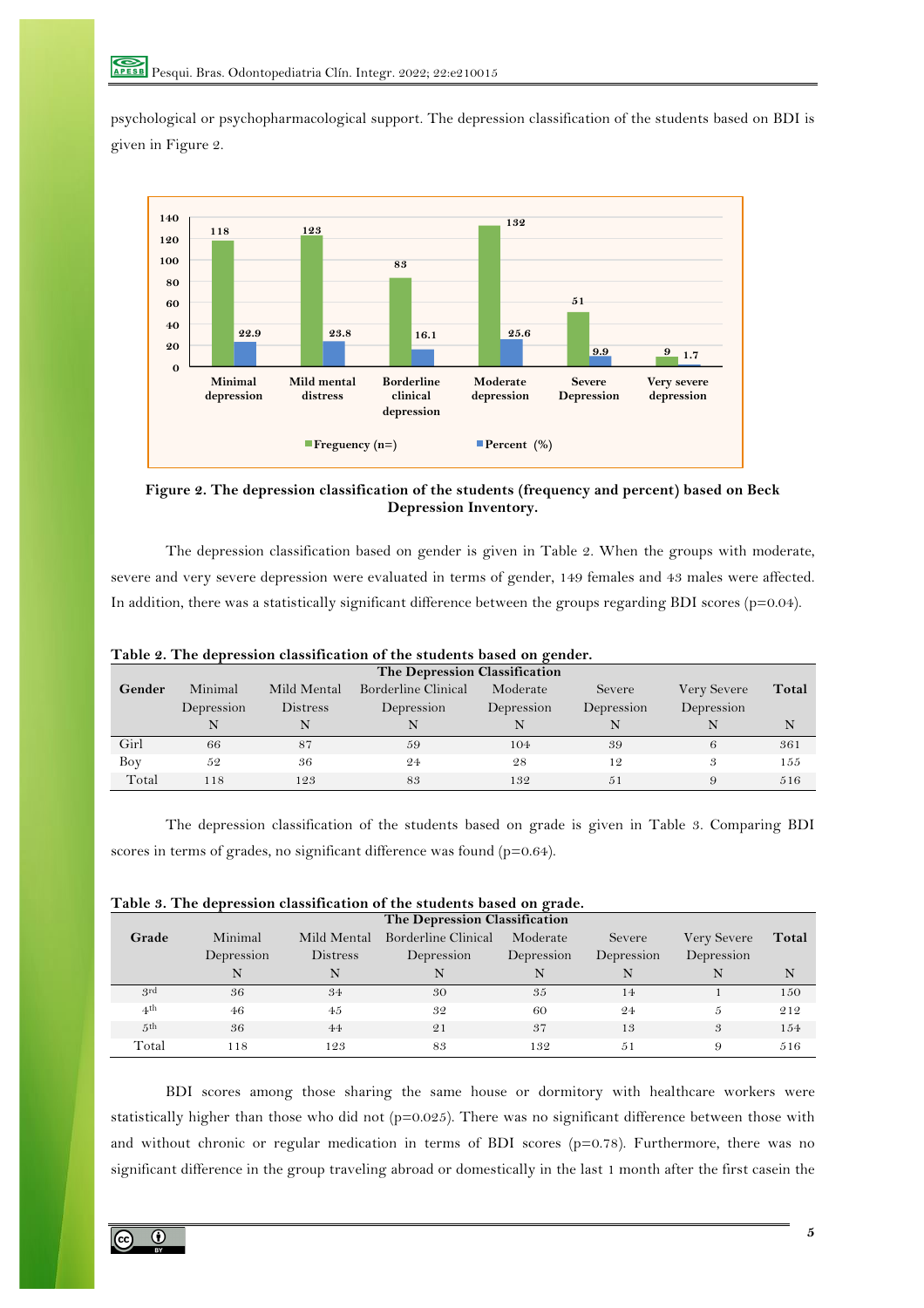country in terms of depression scores. In addition, no significant difference was found in the group traveling abroad in the last 1 month and who was in contact with people from their immediate environment or with a patient in terms of BDI scores (p>0.05).

## **Discussion**

The dentistry profession is stressful, and dental students are not supposed to be an exception. During their clinical years, students often experience additional stress while learning clinical procedures, dealing with patients and applied procedures. This study aimed to determine the depression status in students related to COVID-19 infection and to examine their knowledge levels about infection prevention.

A study conducted in Jordan examined the awareness, perception and attitudes of 368 dentists regarding COVID-19 and infection control. It was reported that most dentists were aware of the symptoms of COVID-19 and could explain the ways of transmission of the disease and preventive measures [17].

In the studies of Khader et al. [17], 275 (74.7%) dentists declared that it is necessary to stay away from patients and each other and to wear a mask in the waiting room to reduce the transmission of the disease. They also emphasized the importance of washing their hands intensively before starting dental treatment  $\lceil 17 \rceil$ .

In the studies of Kamate et al. [1], they evaluated the knowledge, attitudes and practices of dentists about the Coronavirus Disease and determined that the dentists had significant knowledge and application levels to combat the disease. Their knowledge level was found to be related to their specialization status and the years they spent in the profession of medicine  $\lceil 1 \rceil$ .

Ibrahim et al. [5] conducted a questionnaire study to determine the knowledge, attitude and practice of patients applying to dental clinics regarding cross infection and infection control. In the study, 39.5% of the participants stated inadequate knowledge about infections and infection control, and 21.8% had sufficient knowledge. They reported that the most common information was obtained through social media and that they would warn the dentists about the use of face masks (13.3%) and gloves (16.4%) during dental practice [5]. In our study, although the students stated that their knowledge level about COVID-19 was high (n=357), it was seen that they did not have sufficient information about transmission protection. Only 30.9% of the students were conscious of the importance of masks, 29.6% of the gloves, 2.5% of wet wipes, 30.3% of not shaking hands, 7% of not hugging and kissing cheeks and 22% of not being in crowded environments. As stated in the studies of Kamate et al. [1], it was seen that the level of knowledge was related to the years spent in the profession and that the students did not have sufficient experience and knowledge on the prevention of clinical protection and cross infection. We think that conducting the study when the virus was newly diagnosed in the country may have also been effective in their results.

The current study determined that the most common information was obtained from both WHO sources and from the internet, unlike the study of Ibrahim et al. [5]. This may be due to the difference of the groups evaluated. Dentistry students preferred to obtain information from professional organizations like the WHO.

Mathias et al. [18] found depression rates among dentists to be 9% in their study. They declared that their gender and specialty were related to their depression levels. It has been reported that depression is higher in female dentists [18]. Hamasha et al. [19] demonstrated gender as an important risk indicator for depression in their studies evaluating individuals with undergraduate education in health-related departments. In our study, the rate of depression was higher among female dentistry students. This result supports the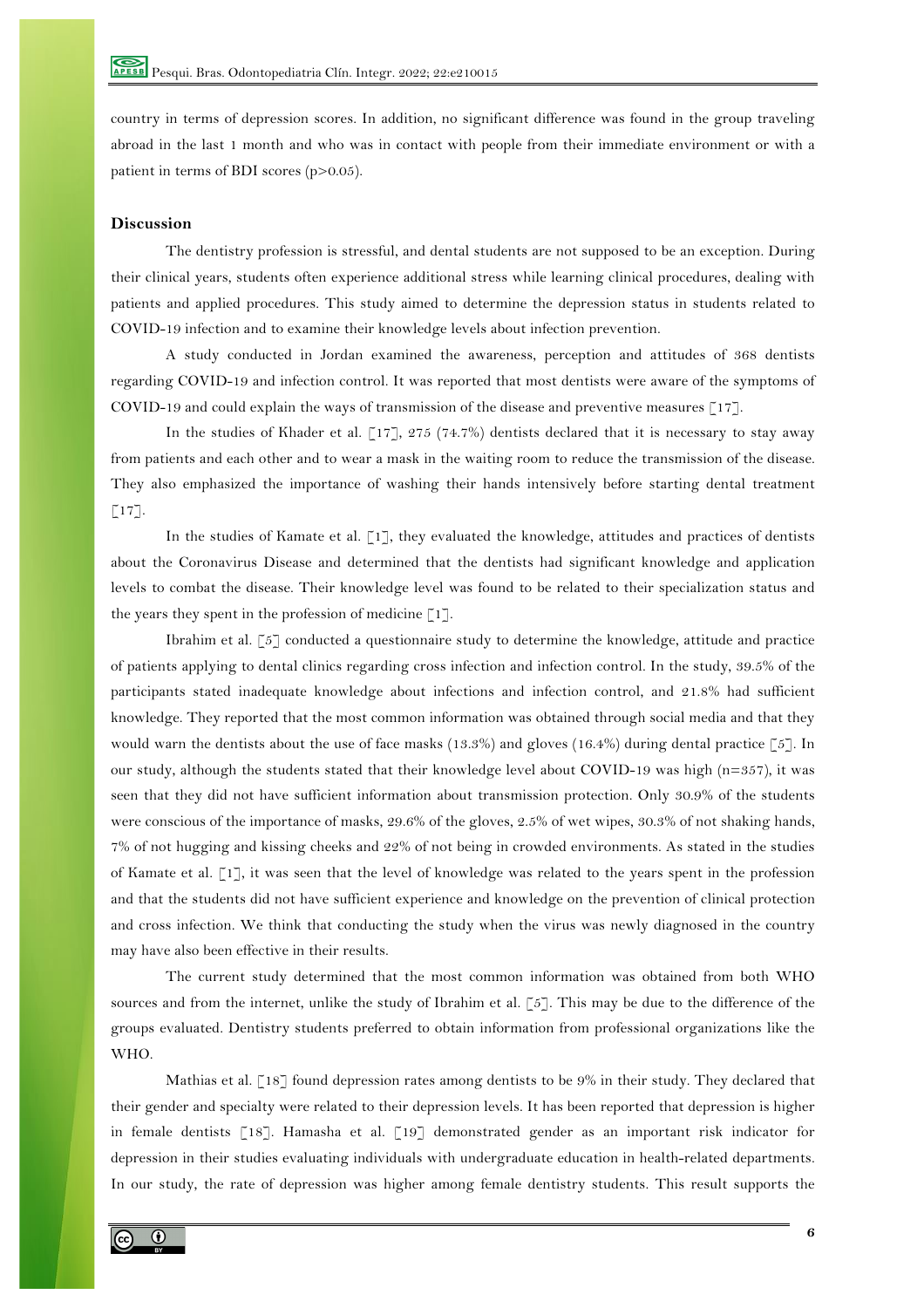previous studies. Although the exposed environmental conditions are the same, the difference can be explained by the effectiveness of individual factors in depression.

Stress and depression levels of dentistry students may increase with clinical applications. Due to the increased mental and emotional burnout parameters in the early stages, they become more sensitive to the development of mental disorders in later periods [20]. Burger et al. [21] showed that normal depression scores were recorded at the beginning of the first semester in dentistry students, and the depression status became evident in every subsequent period. In the fifth period, the determined average levels were shown to be equal to indicate clinical treatment [21]. In our study, although there was no difference between the situations of depression among the grades, severe and very severe depression were mostly observed in 4th graders. This may be due to the duration of clinical internships during this period. The frequency of depression may have decreased with increased adaptation to the clinic in the 5th grade.

University students are at high risk for mental health problems and psychological distress. For example, in the study investigating depression, anxiety, and stress levels on Australian dentistry students; 24% of students had moderate or above depression levels and 11% had moderate or above stress levels [12]. In a study conducted on Brazilian medical students, psychological distress and burnout levels (80%) were extremely high [22]. One study investigated the depression prevalence and risk indicators of 398 individuals studying in health-related departments in Saudi Arabia. The study used the Beck Depression Inventory, where approximately 45% of the students reported that they experienced mild to severe depression. As a result, a significant number of undergraduate students were reported to experience depression [19].

In our study, 37.1% of the students experienced moderate to severe and very severe depression, and 16% were on the point of clinical depression. Studies have also reported different rates of depression among dentistry students. This may be due to intercultural differences. However, the high rate in our study may be resulted by the newly added stresses of COVID-19.

Mathias et al. expressed that only 15% of dentists who experienced depression received treatment, while most did not seek treatment [18]. In our study, 20.7% of the students received professional psychological support, while 30.6% received psychopharmacological support. In addition, 14.9% (n=77) stated that they received both psychological and psychopharmacological support. Unlike dentists, dental students have been found to have a higher tendency to receive treatment. Though the study conducted on students who get education in a particular region is a limitation, the study is important to revealed the knowledge and stress levels about COVID-19. Therefore, the new studies involving larger student groups are required.

## **Conclusion**

Increased awareness of healthcare professionals about the COVID-19 pandemic has a serious role in preventing disease. Unfortunately, the knowledge levels of undergraduate students who just started clinical practice have been insufficient in terms of protection from COVID-19. Education should be given on the subject through scientific publications, mass media and seminars. Although stress and depression levels are affected by personal and environmental factors, new stress factors such as COVID-19 may increase the rates of depression.

#### **Authors' Contributions**

EK Dhttps://orcid.org/0000-0003-0746-7087 Conceptualization, Methodology, Formal Analysis, Investigation, Data Curation, Writing -<br>Original Draft and Writing - Review and Editing.<br>CD Dhttps://orcid.org/0000-0002-3619-5626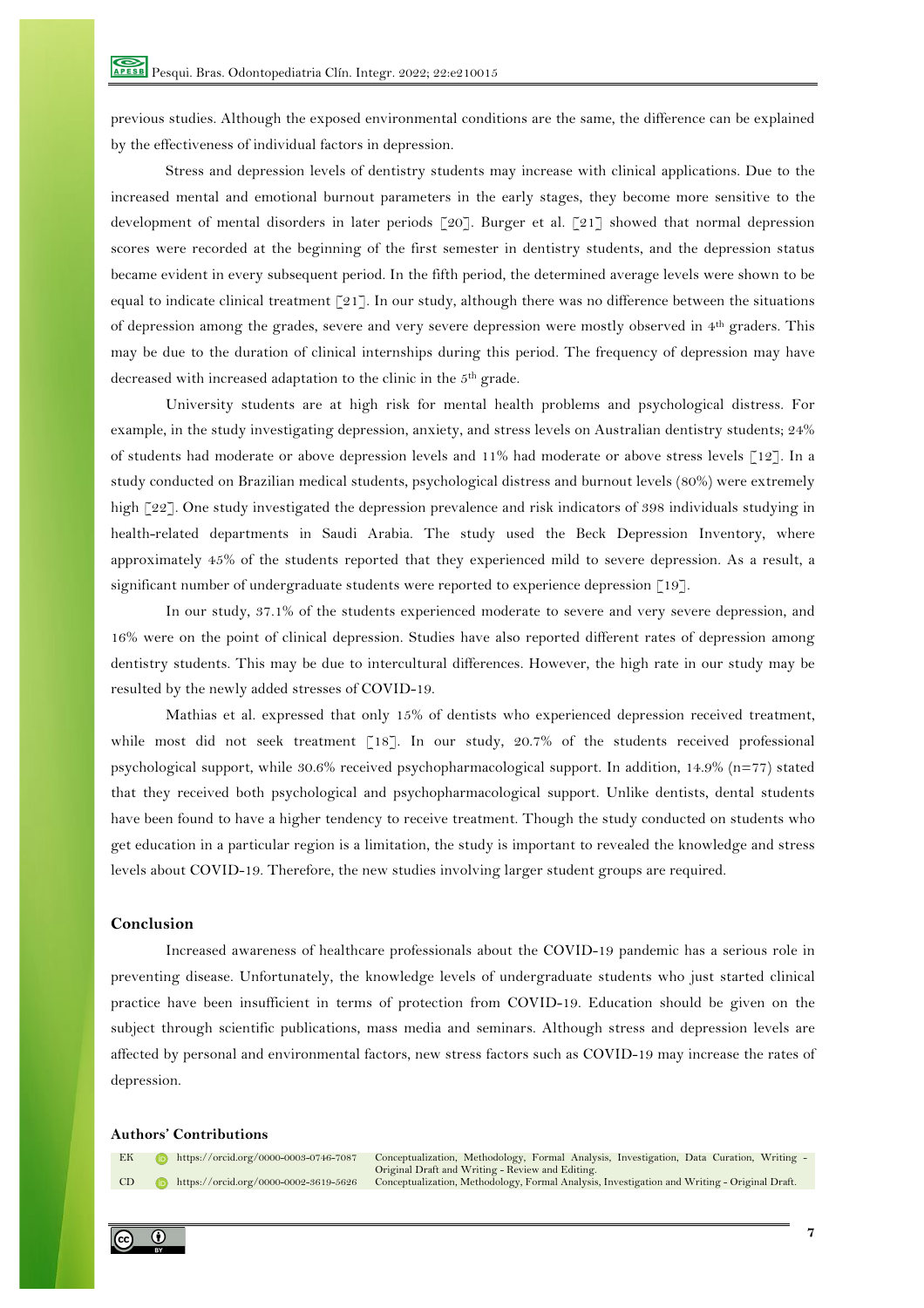BD https://orcid.org/0000-0001-7414-8866 Conceptualization, Methodology, Formal Analysis, Investigation and Writing - Review and **Editing** HG https://orcid.org/0000-0003-4064-337X Conceptualization, Methodology, Formal Analysis, Investigation, Data Curation, Writing - Review and Editing, Visualization and Supervision. All authors declare that they contributed to critical review of intellectual content and approval of the final version to be published.

#### **Financial Support**

None.

## **Conflict of Interest**

The authors declare no conflicts of interest.

## **Data Availability**

The data used to support the findings of this study can be made available upon request to the corresponding author.

#### **Acknowledgments**

We gratefully acknowledge the psychiatrist S. O. for contribution to our manuscript.

#### **References**

- [1] Kamate SK, Sharma S, Thakar S, Srivastava D, Sengupta K, Hadi AJ, et al. Assessing knowledge, attitudes and practices of dental practitioners regarding the COVID-19 pandemic: a multinational study. Dent Med Probl 2020; 57(1):11-7. https://doi.org/10.17219/dmp/119743
- [2] Xu R, Cui B, Duan X, Zhang P, Zhou X, Yuan Q. Saliva: potential diagnostic value and transmission of 2019-nCoV. Int J Oral Sci 2020; 12(1):11. https://doi.org/10.1038/s41368-020-0080-z
- [3] Meng L, Hua F, Bian Z. Coronavirus Disease 2019 (COVID-19): Emerging and future challenges for dental and oral medicine. J Dent Res 2020; 99(5):481-7. https://doi.org/10.1177/0022034520932149
- [4] Wang D, Hu B, Hu C, Zhu F, Liu X, Zhang J, et al. Clinical characteristics of 138 hospitalized patients with 2019 novel coronavirus-infected pneumonia in Wuhan, China. JAMA 2020; 323(11):1061-9. https://doi.org/10.1001/jama.2020.1585
- [5] Ibrahim NK, Alwafi HA, Sangoof SO, Turkistani AK, Alattas BM. Cross-infection and infection control in dentistry: Knowledge, attitude and practice of patients attended dental clinics in King Abdulaziz University Hospital, Jeddah, Saudi Arabia. J Infect Public Health 2017; 10(4):438-45. https://doi.org/10.1016/j.jiph.2016.06.002
- [6] Zemouri C, de Soet H, Crielaard W, Laheij A. A scoping review on bio-aerosols in healthcare and the dental environment. PloS One 2017; 12(5):e0178007. https://doi.org/10.1371/journal.pone.0178007
- [7] Alharbi A, Alharbi S, Alqaidi S. Guidelines for dental care provision during the COVID-19 pandemic. Saudi Dent J 2020; 32(4):181-6. https://doi.org/10.1016/j.sdentj.2020.04.001
- [8] Eggers M, Koburger-Janssen T, Eickmann M, Zorn J. In vitro bactericidal and virucidal efficacy of povidone-iodine gargle/mouthwash against respiratory and oral tract pathogens. Infect Dis Ther 2018; 7(2):249-59. https://doi.org/10.1007/s40121-018-0200-7
- [9] Cochran MA, Miller CH, Sheldrake MA. The efficacy of the rubber dam as a barrier to the spread of microorganisms during dental treatment. J Am Dent Assoc 1989; 119(1):141-4. https://doi.org/10.14219/jada.archive.1989.0131
- [10] World Health Organization. Clinical Management of Severe Acute Respiratory Infection When Novel Coronavirus (nCoV) Infection is Suspected: Interim Guidance. 25 January 2020. Geneva: World Health Organization; 2020. Contract No.: WHO/nCoV/Clinical/2020.2.
- [11] Bai Y, Yao L, Wei T, Tian F, Jin DY, Chen L, et al. Presumed asymptomatic carrier transmission of COVID-19. JAMA 2020; 323(14):1406-7. https://doi.org/10.1001/jama.2020.2565
- [12] Stormon N, Ford PJ, Kisely S, Bartle E, Eley DS. Depression, anxiety and stress in a cohort of Australian dentistry students. Eur J Dent Educ 2019; 23(4):507-14. https://doi.org/10.1111/eje.12459
- [13] American Psychiatric Association. Diagnostic and Statistical Manual of Mental Disorders. 5th. ed. Arlington: American Psychiatric Association; 2013. 20p.
- [14] Karadem FB, Demirdaş A, Işık Ü, Kılıç F. Investigation of the psychiatric factors that determine the fear of COVID-19 in healthcare workers and hospital staff in a university hospital in Turkey. J Community Psychol 2021; 1-13. https://doi.org/10.1002/jcop.22657
- [15] Xia Y, Zhang H, Xia Y, Li H, Zhai L, Wang H. The self-psychological safety maintenance and its influencing factors of community frontline staff during COVID-19 pandemic. Medicine 2021; 100(3):e24140. https://doi.org/10.1097/MD.0000000000024140